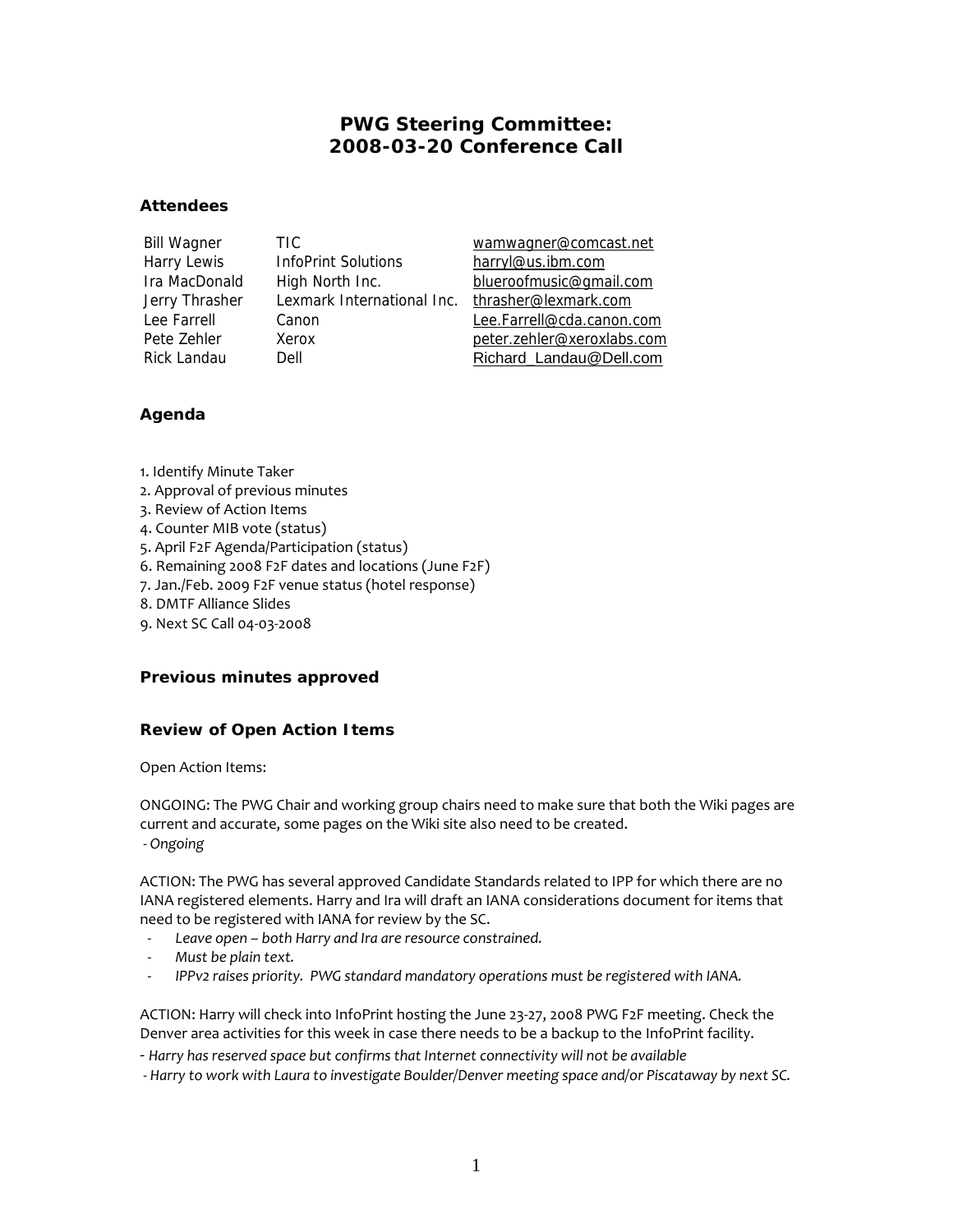ACTION: Ira will send examples showing use of Printer MIB Interpreter Language TC and MIME types for use in 1284ID strings. (April F2F) -*open*

ACTION: Harry will forward the prtChannelType proposal to IANA. (April F2F) -*open*

ACTION: Jerry will contact the ISTO about ordering of disk drives after getting documented signoff from the other officers.

- *Jerry timing his request to align with a new sysAdmin* 

ACTION: Ira will coordinate and finalize the October meeting logistics with the Open Printing group. - *Ira investigating Possible HP host in UK* 

ACTION: Harry will update Irvine Plenary minutes to reflect that Bill Wagner attended in person *Completed* 

ACTION: Harry will send updated contact list to Bill Wagner for use in soliciting Counter MIB votes *Completed* 

ACTION: Bill to send reminder to Member contacts regarding Counter MIB voting deadline *Completed* 

ACTION: Jerry Thrasher to send reminder to register for April f2f *Completed* 

ACTION: Jerry contacted IETF Area Director to update IPP and Printer MIB designated experts *Completed – Ron Bergman (Primary), Harry Lewis (Backup)* 

### **Imaging State & Counter MIBv2 Last Call Status**

PWG Formal Approval conducted Feb 22, 2008 through Mar 18, 2008. Votes received as follows:

 $YFS - 10$ NO – None ABSTAIN – None

Members – 25 Quorum  $(25%) - (6) - Met$ At least 50% of votes are YES – Met YES votes by at least 66% of votes cast – Met

Formal Approval requires PWG Steering Committee reviewed of the process used to achieve Last Call and Formal Approval to insure the PWG process was followed correctly.

Steering Committee hereby confirms the Counter MIB v2 vote, aggress that the PWG process was followed correctly.

Imaging State and Counter MIB v2 has achieved Formal Approval as a PWG Candidate Standard!